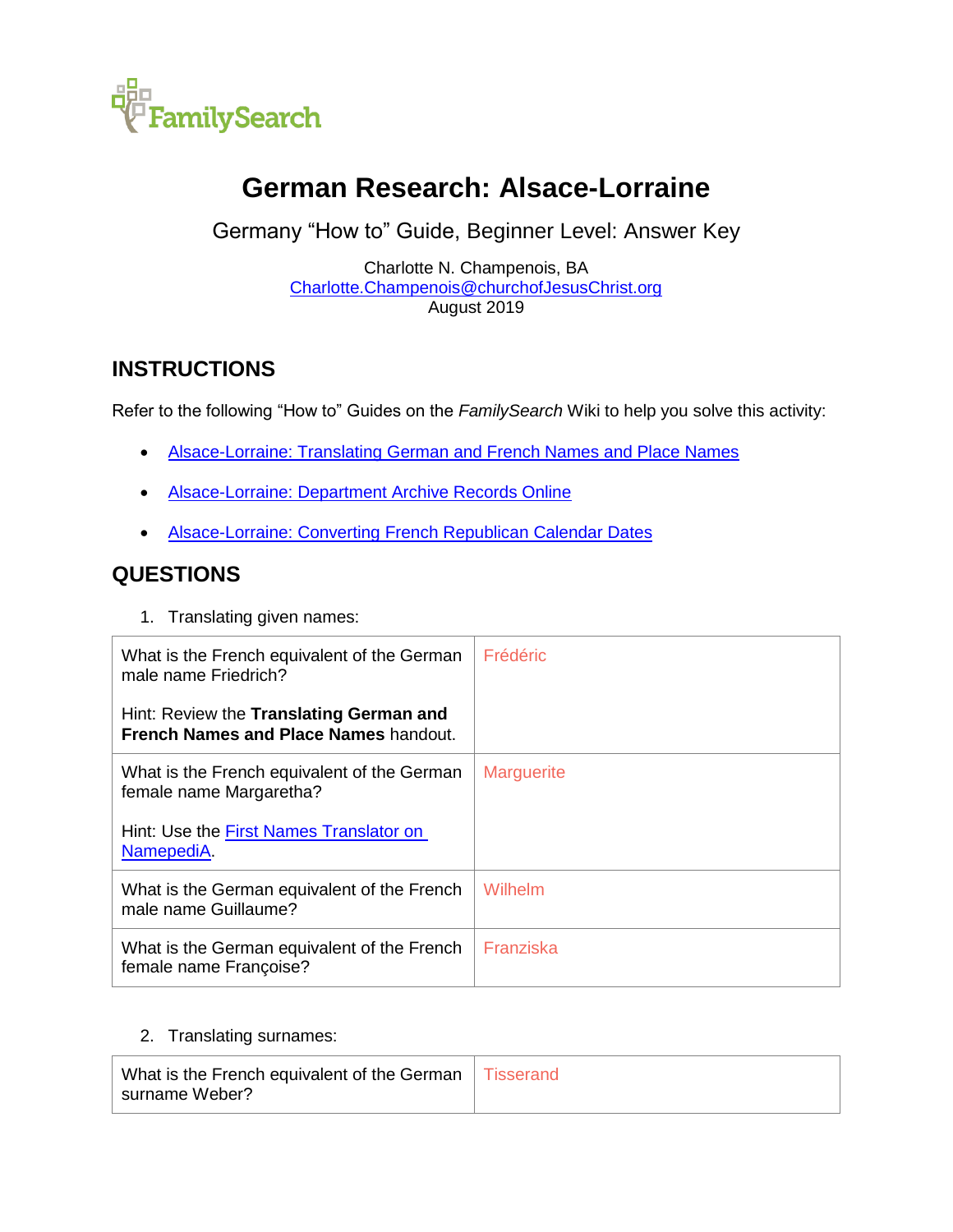| Hint: Double-check that the translated word<br>is a French surname by looking it up on<br>geopatronyme.com.                         |               |
|-------------------------------------------------------------------------------------------------------------------------------------|---------------|
| What is the German equivalent of the French<br>surname Petit?                                                                       | Klein         |
| Hint: Use an online translator, such as<br><b>Google Translate.</b>                                                                 |               |
| What is the French equivalent of the German<br>surname Schäfer?                                                                     | <b>Berger</b> |
| How many people in Haut-Rhin have the<br>surname Berger between 1916 and 1940?                                                      | 152           |
| Hint: Look up <b>Berger</b> on <i>geopatronyme.com</i> ,<br>select the year range, and look at the<br>department list on the right. |               |

### 3. Translating place names:

| What is the French commune equivalent of<br>the German Gemeinde Maursmünster? | <b>Marmoutier</b>                                    |
|-------------------------------------------------------------------------------|------------------------------------------------------|
| Hint: Use the Communes d'Alsace-Lorraine<br>FranceGenWeb Wiki page.           |                                                      |
| What is the German Gemeinde equivalent of<br>the French commune Magny?        | Menglatt (in Haut-Rhin) or Manningen (in<br>Moselle) |
| What is the French commune equivalent of<br>the German Gemeinde Jungholz?     | Jungholtz                                            |

## 4. Accessing records on the **Archives du Bas-Rhin website**:

| Is the commune of Ringendorf in the<br>department of Bas-Rhin?                                              | Yes      |
|-------------------------------------------------------------------------------------------------------------|----------|
| Hint: Use the Communes of the Bas-Rhin<br>Department Wikipedia page. There are 514<br>communes in Bas-Rhin. |          |
| Does the commune of Dachstein in Bas-Rhin<br>have a Catholic parish, a Protestant parish,<br>or both?       | Catholic |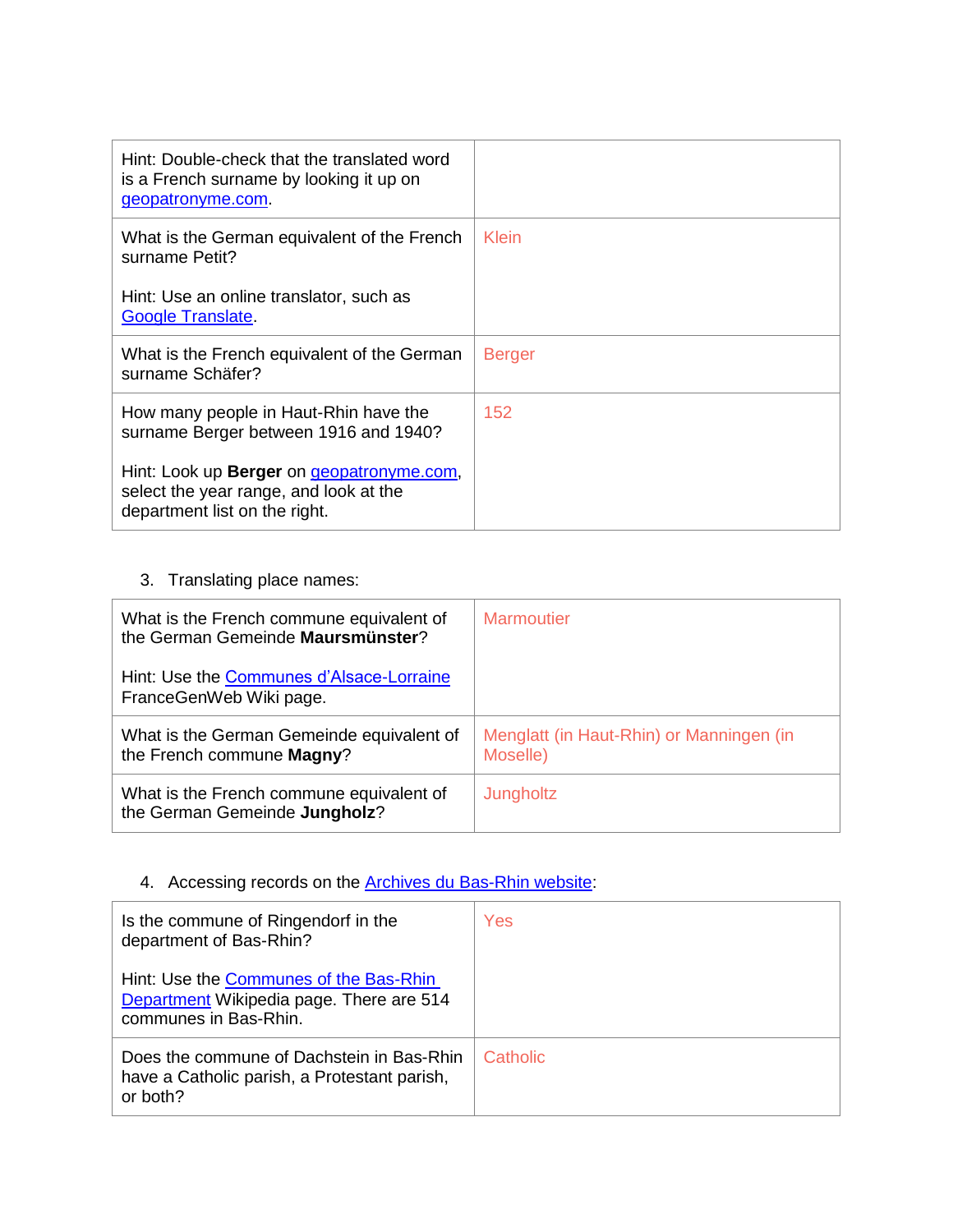| Hint: Look up Dachstein on the Bas-Rhin<br>website and see which religion is listed<br>above the image of the books on the shelf.                                                                                                     |                                     |
|---------------------------------------------------------------------------------------------------------------------------------------------------------------------------------------------------------------------------------------|-------------------------------------|
| What is the name of the child being baptized<br>in the Catholic parish of Tieffenbach on 26<br>July 1788, and what town are his parents<br>residing in?                                                                               | Joannes Georgius Walter in Frohmühl |
| Hint: Use the Latin Genealogical Word List to<br>look up the date. The name and town are in<br>the column to the left of the baptismal entry.                                                                                         |                                     |
| Open the 1840 civil marriages book for<br>Tieffenbach. In entry #4, who is Christine<br>Eberhard marrying, and how might her<br>husband's name be written if he is German?<br>Hint: Locate entry #4 (listed with $N^{\circ}$ 4 in the | Jacques Peter, Jakob                |
| column to the left of the marriage entry; note<br>that the surnames here are listed first). Then<br>use NamepediA to translate the French<br>name into its German counterpart.                                                        |                                     |

## 5. Accessing records on the [Archives du Haut-Rhin](http://www.archives.haut-rhin.fr/search?preset=44&view=list) website:

| Is the commune of Rahling in Haut-Rhin?                                                                       | No.                                                                 |
|---------------------------------------------------------------------------------------------------------------|---------------------------------------------------------------------|
| Hint: Use the Communes of the Haut-Rhin<br>Department Wikipedia page. There are 366<br>communes in Haut-Rhin. |                                                                     |
| What is the French name for the German<br>Gemeinde of Ottendorf in Haut-Rhin?                                 | Courtavon                                                           |
| What is the name of the person who died in<br>Courtavon on 14 December 1866?                                  | <b>Agathe Godat</b>                                                 |
| Hint: Look at the small yearly index directly<br>after the 1866 Courtavon death records.                      |                                                                     |
| What image is Agathe's death record on?                                                                       | Image 17 (incidentally the same image as the<br>yearly death index) |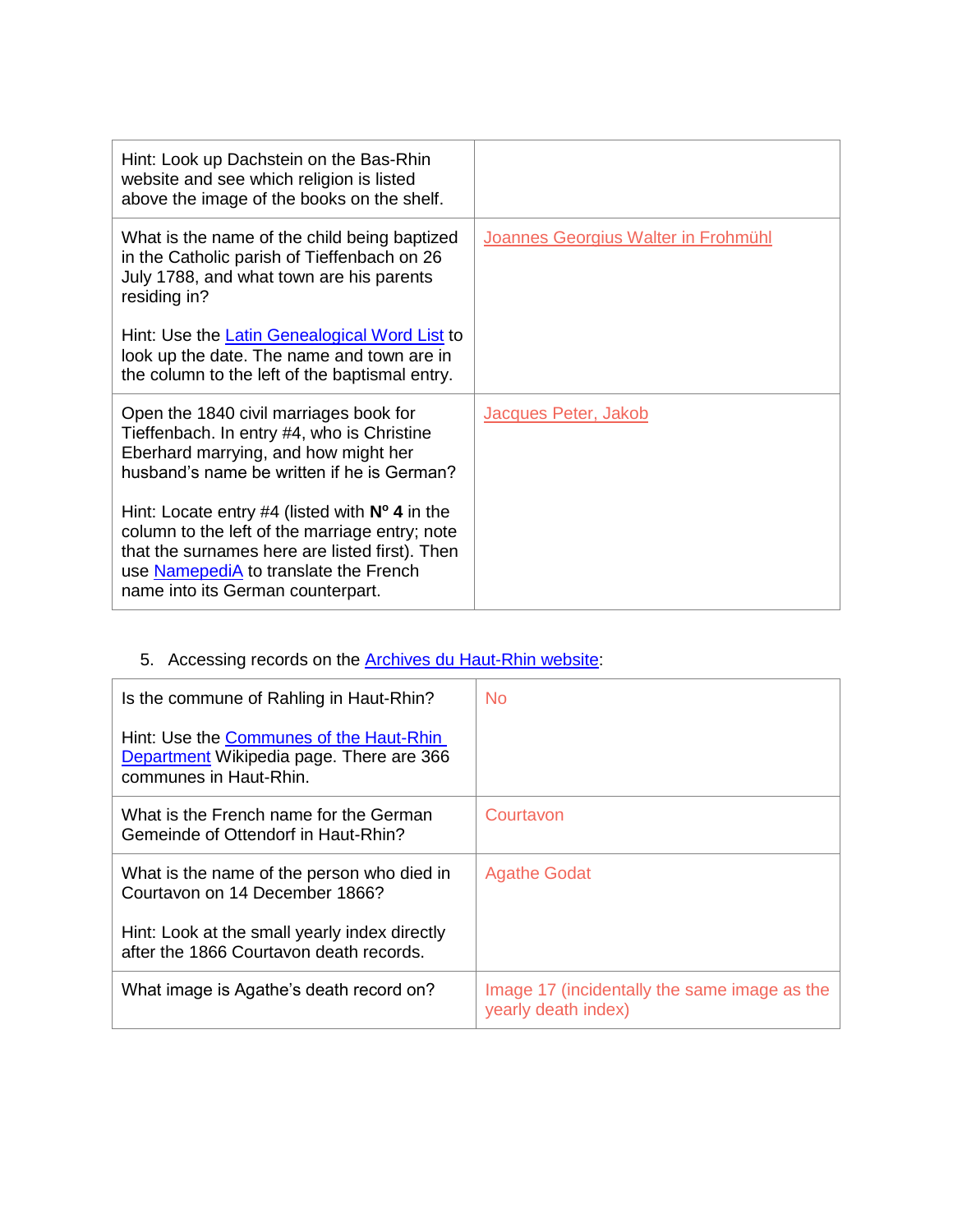#### 6. Republican calendar practice:

| What date is 3 December 1800 (Gregorian<br>calendar) in the French Republican calendar?     | 12 Frimaire an IX |
|---------------------------------------------------------------------------------------------|-------------------|
| Hint: Use the Napoleon.org calculator for the<br>French Republican Calendar.                |                   |
| What date is 30 Messidor an V (French<br>Republican calendar) in the Gregorian<br>calendar? | 18 July 1797      |

7. Putting it all together: Find **Willmann** (the husband's surname) in the "**1793–an X**" decennial marriage table (i.e., ten-year marriage index) of **Walf**. Translate his **given name** and convert the **marriage date** to the current/Gregorian calendar.

| What is the French commune equivalent of<br>the German Gemeinde Walf?                                                                                                             | Valff                                               |
|-----------------------------------------------------------------------------------------------------------------------------------------------------------------------------------|-----------------------------------------------------|
| Hint: Use the Communes d'Alsace-Lorraine<br>FranceGenWeb Wiki page.                                                                                                               |                                                     |
| What French department of Alsace-Lorraine<br>is the commune in the previous question in?<br>(This lets you know which department<br>website to refer to for records.)             | <b>Bas-Rhin</b>                                     |
| Hint: Use the various commune Wikipedia<br>pages, such as the <b>Communes of the Bas-</b><br>Rhin Department page.                                                                |                                                     |
| What years does the first decennial table for<br>marriages in Valff cover?                                                                                                        | 1793-an X                                           |
| Hint: Type Valff into the search bar on the<br>Archives du Bas-Rhin website. Right-click on<br>the website and select Translate to English.                                       |                                                     |
| Open the "1793-an X" marriage decennial<br>book. What image is the surname Willmann<br>found on, what is his given name, his<br>marriage date, and his bride's name?              | Image 4, Jacques, 21 Floréal 10, Marie Anne<br>Lutz |
| Hint: The index is pseudo-alphabetical by the<br>husband's surname-e.g., all the surnames<br>starting with the letter V are listed together,<br>but otherwise not alphabetically. |                                                     |